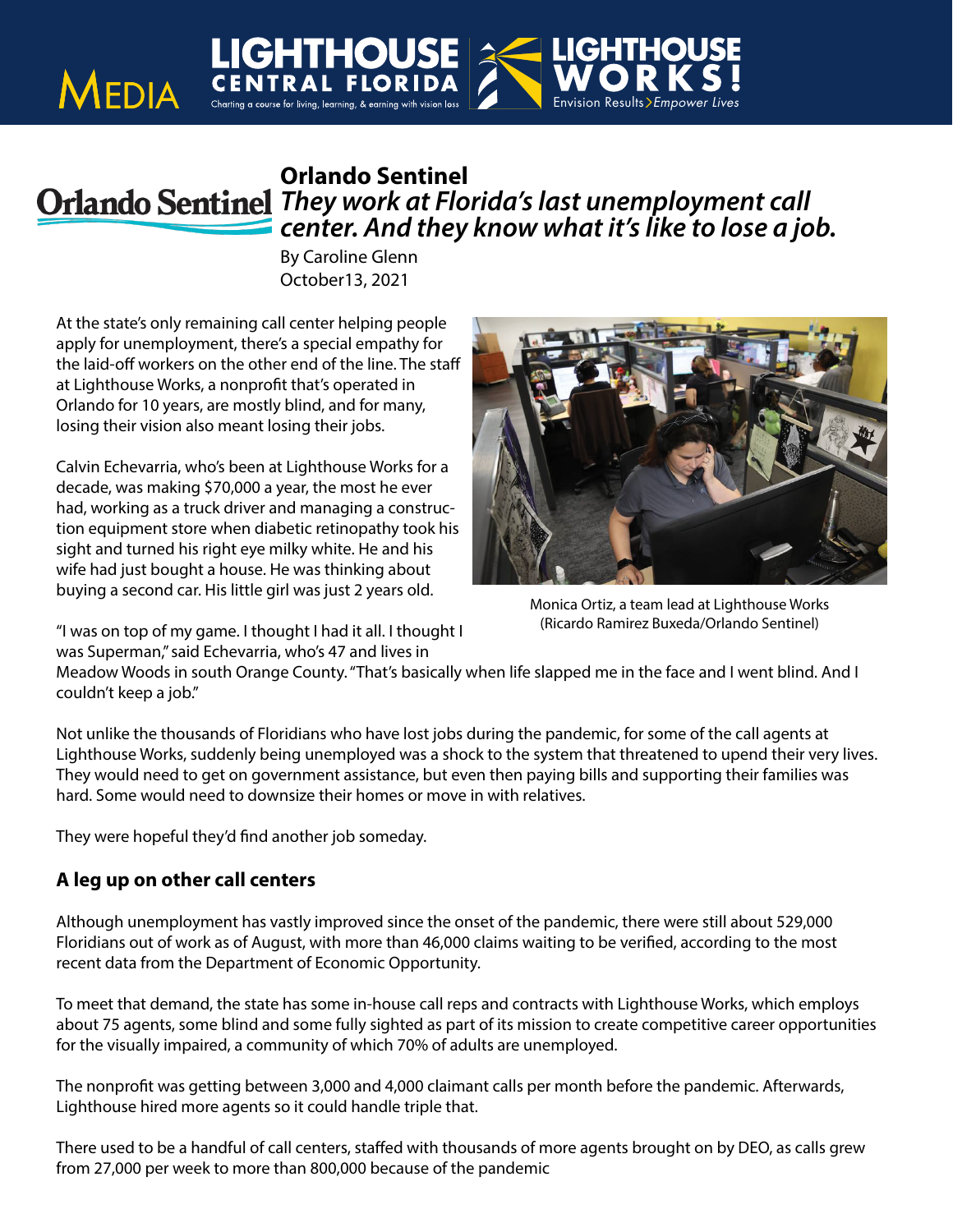By now, the state has gotten rid of all of them except Lighthouse. Residents criticized the move as premature, as COVID cases surged and thousands of Floridians continued to struggle to access jobless benefits, unable to get through the state's malfunctioning CONNECT website and waiting hours on hold to reach an agent.

**MEDIA** CENTRAL FLORID<br>MEDIA CENTRAL FLORID

The DEO said the call centers were axed because the state wasn't happy with their performance.

But agency spokesman Andrew Nixon said the partnership with Lighthouse Works has "proven to be successful."



Inside the Lighthouse Works unemployment call center (Ricardo Ramirez Buxeda/Orlando Sentinel)

That a majority of the calls reps can't fully see doesn't matter. Some use Braille readers; others simply enlarge the text on the computer screen.

Echevarria uses a screen-reader software, so in one ear of his headphones there's a voice reciting the words on the computer screen and in the other ear the claimant. He's been using the program so long, the speed he has the voice turned up to is nearly incomprehensible to anyone else.

"They can't sacrifice quality or speed. The customer isn't working with us to do a favor or be nice to people who are blind," said Kyle Johnson, CEO of Lighthouse Works. "People who are calling in, they think they're calling DEO, and they have absolutely no idea that they're talking to someone who is blind."

Johnson and the other higher-ups at Lighthouse Works credit the success, in part, to the fact that the nonprofit has worked with DEO since 2017 to provide call center services, through the agency's Unique Abilities Partnership Program. In total, the contracts have brought in more than \$7 million, a portion of which goes to the organization's sister nonprofit Lighthouse Central Florida to provide training for jobs and how to live independently.

Unlike the other call centers that were propped up after the pandemic hit, the agents at Lighthouse Works had already been trained and knew the CONNECT website well.



Calvin Echevarria, a team Lead, shows tactile stickers on his keyboard during a demonstration of the screen-reader software that he uses to work at at Lighthouse Works (Ricardo Ramirez Buxeda/Orlando Sentinel)

For the agents who were brought on later when Lighthouse expanded, there was already a four-week training program in place and supervisors to teach them. There's also an IT team that codes shortcuts for the CONNECT site so the visually impaired staff can work as efficiently as possible.

Because of that, the agents there were trusted by the DEO with more complicated claimant problems than other call reps who could only do simple tasks, like reset passwords. In fact, the agents there regularly handled calls from agents at the other call centers who needed help.

"And it's a sighted person," Echevarria said. "I always find it funny."